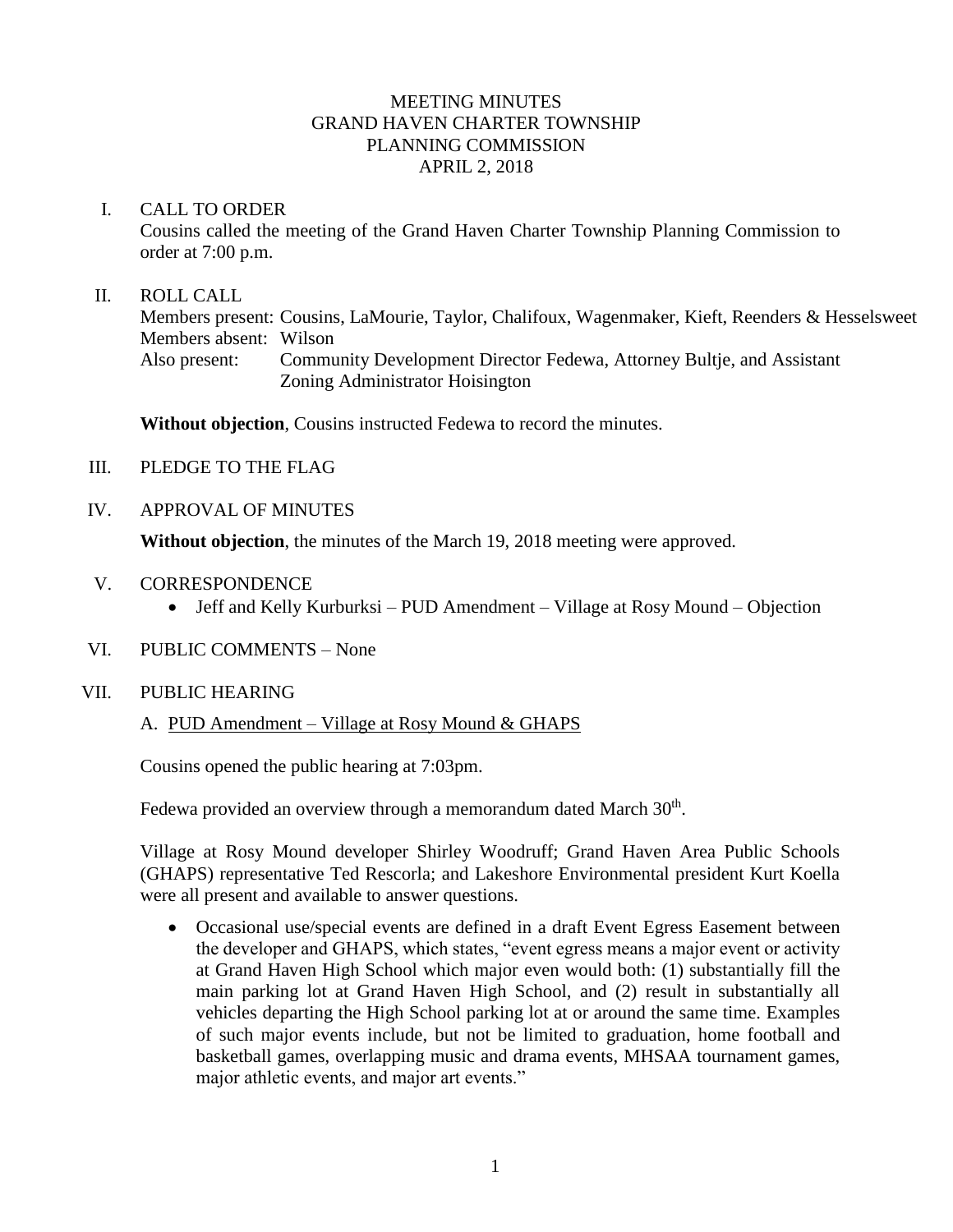- Also within this Easement it indicates there will be approximately 15-20 such major events per calendar year.
- It is also noted, that if the Grand Haven High School (GHHS) parcel ceases to be used as a high school campus the Easement will automatically terminate.
- GHAPS explained:
	- o Part of the road is already constructed near the baseball fields, and this application would allow it to extend to Rosy Mound Drive.
	- o Installation of this road will enhance event dispersal.
	- o Pleased to have a separate emergency access drive as well, to further ensure emergency vehicles can access the site during a crisis event.
	- o Confirmed a police officer is currently present to direct traffic on Ferris Street when a large event ends and traffic begins to exit the site. Willing to utilize the same method on Rosy Mound Drive.
	- o Proposed road would be lit, maintained, and plowed throughout the year.

There being no further comments, Cousins closed the public hearing at 7:12pm.

# VIII. OLD BUSINESS

## A. PUD Amendment – Village at Rosy Mound & GHAPS

The application was discussed by the Commissioners and focused on:

- Questioned if GHAPS is willing to have a second police officer on Rosy Mound Drive when the road is opened for traffic to exit.
	- o Noted that Rosy Mound Drive is not a long road, and event dispersal could lead to significant vehicle stacking on the road without a police officer directing traffic.
- Supportive of the project, but with so many unknowns the Township wants assurances that the road will not be misused. For this reason, the following recommendations were discussed:
	- o Prohibiting the road from being opened during certain hours.
	- o If an event were to occur during prohibited hours, a special exception could be requested from the Township.
	- o Prohibit students and faculty from utilizing road during normal school hours.
	- o Review again in 1-year to confirm the road is operating as intended, or find that certain changes are warranted to improve the function and compatibility.
- Questioned if this request is a "quid pro quo" situation between the Village at Rosy Mound and the Grand Haven Area Public Schools.
	- o Fedewa explained that to a degree, yes, this is a *quid pro quo* situation. However, that is not a negative because each party has a vested interest in (1) adding an occasional use driveway for GHHS special events; and (2) adding an emergency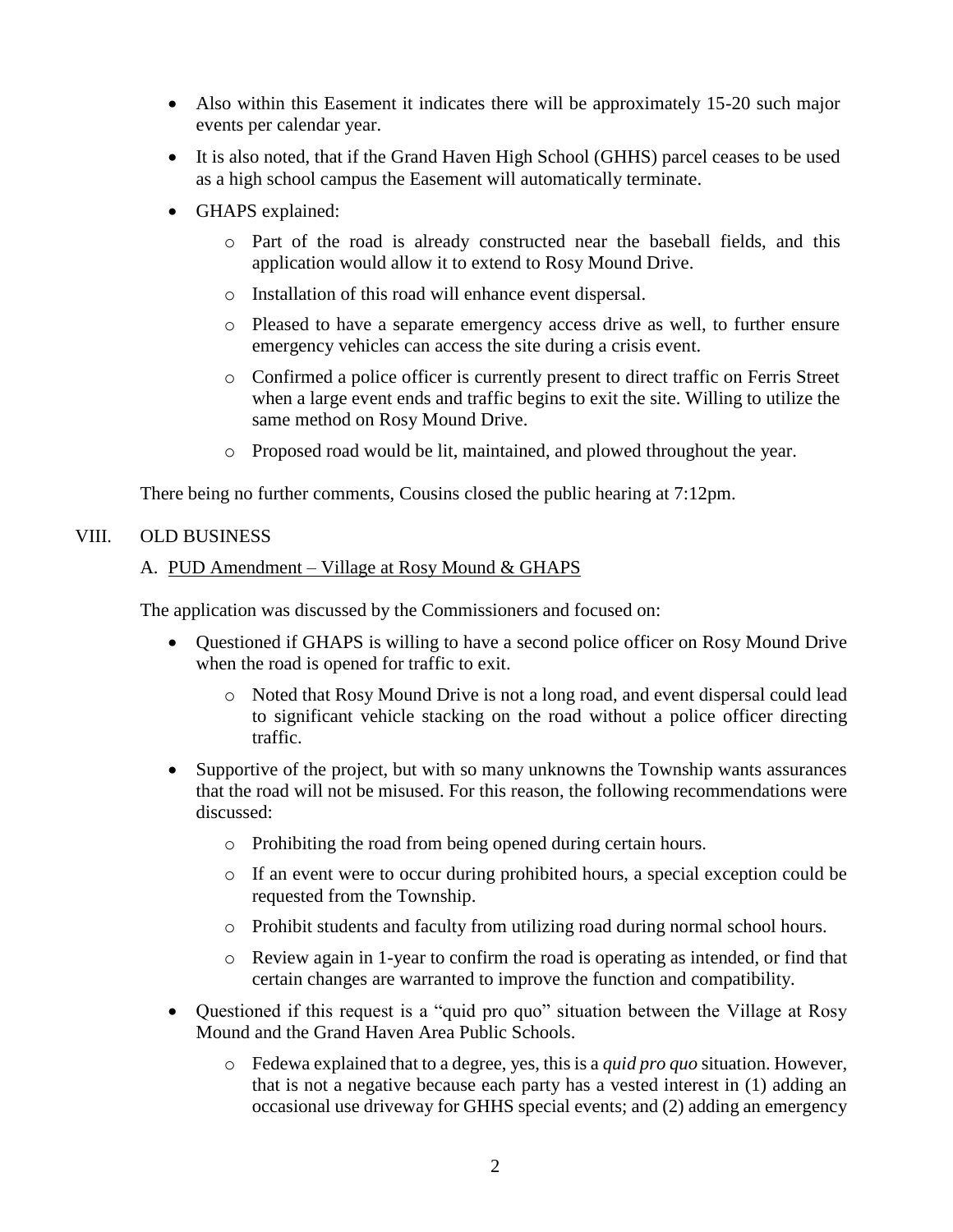access drive for the Village at Rosy Mound senior living campus. Each party wants to ensure they receive their respective easements—thus each party has made their participation in the easements contingent upon each party granting an easement. This is a common practice done by the Township as well by adding conditions to approvals.

• Reviewed concerns raised by Kurburski in the correspondence letter. Specifically, stormwater runoff is not considered to be an issue because there is approximately 600 feet of separation between Kurburski and the proposed road. Furthermore, there is an elevation change of 20-feet, with the Kurburski house being on the high elevation, lastly there is also a large regulated wetland that naturally acts as a stormwater detention basin.

> **Motion** by Reenders, supported by LaMourie, to recommend the Township Board **conditionally approve** the proposed PUD Amendment for Village at Rosy Mound to allow the Grand Haven Area Public Schools to construct an occasional use, gated, exit-only, right-turn only driveway onto Rosy Mound Drive. This motion is subject to, and incorporates, the following report and conditions. **Which motion carried unanimously.**

### REPORT – VILLAGE AT ROSY MOUND – PUD AMENDMENT

Pursuant to the provisions of the Grand Haven Charter Township (the "Township") Zoning Ordinance (the "Zoning Ordinance"), the following is the report of the Grand Haven Charter Township Planning Commission (the "Planning Commission") concerning an application by RW Properties I LLC (the "Developer") for approval of a Village at Rosy Mound Planned Unit Development (the "Project" or the "PUD").

The Project amendment will consist of an occasional use, gated, exit-only, right-turn only driveway onto Rosy Mound Drive for the benefit of the Grand Haven Area Public Schools to effectively discharge traffic from the Grand Haven High School. The Project as recommended for approval is shown on a final site plan (the "Final Site Plan"), last revised 2/15/2018, referred to as the "Documentation," presently on file with the Township.

The purpose of this report is to state the decision of the Planning Commission concerning the Project, the basis for the Planning Commission's determination, and the Planning Commission's decision that the Village at Rosy Mound PUD Amendment be approved as outlined in this motion. The Developer shall comply with all of the Documentation submitted to the Township for this Project. In granting the approval of the proposed PUD application, the Planning Commission makes the following findings pursuant to Section 17.04.3 of the Zoning Ordinance.

- 2. The Project meets the site plan review standards of Section 23.06 of the Zoning Ordinance. Specifically, pursuant to Section 23.06.7, the Planning Commission finds as follows:
	- A. The uses proposed will not adversely affect the public health, safety, or welfare. Uses and structures located on the site take into account topography, size of the property, the uses on adjoining property and the relationship and size of buildings to the site. The site will be developed so as not to impede the normal and orderly development or improvement of surrounding property for uses permitted in this Ordinance.
	- B. Safe, convenient, uncontested, and well defined vehicular and pedestrian circulation is provided for ingress/egress points and within the site. Drives, streets and other circulation routes are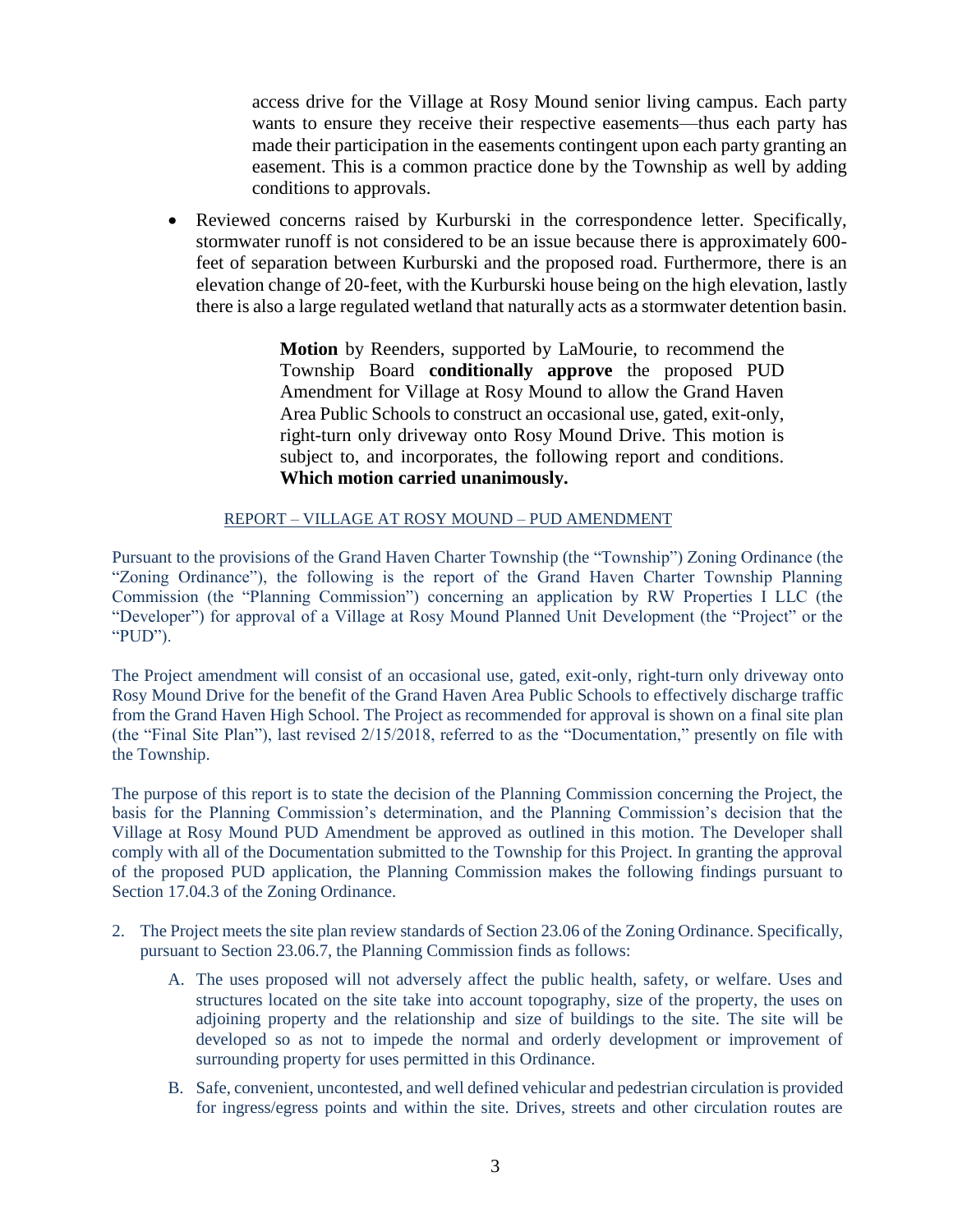designed to promote safe and efficient traffic operations within the site and at ingress/egress points.

- C. The arrangement of public or private vehicular and pedestrian connections to existing or planned streets in the area are planned to provide a safe and efficient circulation system for traffic within the Township.
- D. Removal or alterations of significant natural features are restricted to those areas which are reasonably necessary to develop the site in accordance with the requirements of this Ordinance. The Planning Commission has required that landscaping, buffers, and/or greenbelts be preserved and/or provided to ensure that proposed uses will be adequately buffered from one another and from surrounding public and private property.
- E. Areas of natural drainage such as swales, wetlands, ponds, or swamps are protected and preserved insofar as practical in their natural state to provide areas for natural habitat, preserve drainage patterns and maintain the natural characteristics of the land.
- F. The site plan provides reasonable visual and sound privacy for all dwelling units located therein and adjacent thereto. Landscaping shall be used, as appropriate, to accomplish these purposes.
- G. All buildings and groups of buildings are arranged so as to permit necessary emergency vehicle access as requested by the Fire/Rescue Department.
- H. All streets and driveways are developed in accordance with the Ottawa County Road Commission ("OCRC") specifications, as appropriate. In addition, an internal sidewalk system and a non-motorized pathway within the Rosy Mound Drive right-of-way have been included.
- I. Appropriate measures have been taken to ensure that removal of surface waters will not adversely affect neighboring properties or the public storm drainage system. Provisions have been made to accommodate stormwater, prevent erosion and the formation of dust.
- J. Exterior lighting is arranged so that it is deflected away from adjacent properties and so it does not interfere with the vision of motorists along adjacent streets, and consists of sharp cut-off fixtures to reduce light pollution and preserve the rural character of the Township.
- K. All loading and unloading areas and outside storage areas, including areas for the storage of trash, which face or are visible from residential districts or public streets, are screened.
- L. Entrances and exits are provided at appropriate locations so as to maximize the convenience and safety for persons entering or leaving the site.
- M. The Documentation conforms to all applicable requirements of County, State, Federal, and Township statutes and ordinances.
- N. As appropriate, fencing will be installed around the boundaries of the Project if deemed necessary by either the Township or the Developer to prevent trespassing or other adverse effects on adjacent lands.
- O. The general purposes and spirit of the Zoning Ordinance and the Master Plan of the Township are maintained.
- 3. The Planning Commission finds the Project meets the intent for a PUD, as described in Section 17.01.3 of the Zoning Ordinance. By approving this Project as a PUD, the Township has been able to negotiate various amenities and design characteristics as well as additional restrictions with the Developer, as described in this report, which the Township would not have been able to negotiate if the PUD Chapter of the Zoning Ordinance was not used.
- 4. Section 17.01.5, and Section 17.02.1.B.1-4 of the Zoning Ordinance, as well as Section 503 of the Michigan Zoning Enabling Act, allow for departures from Zoning Ordinance requirements; these provisions are intended to result in land use development that is substantially consistent with the goals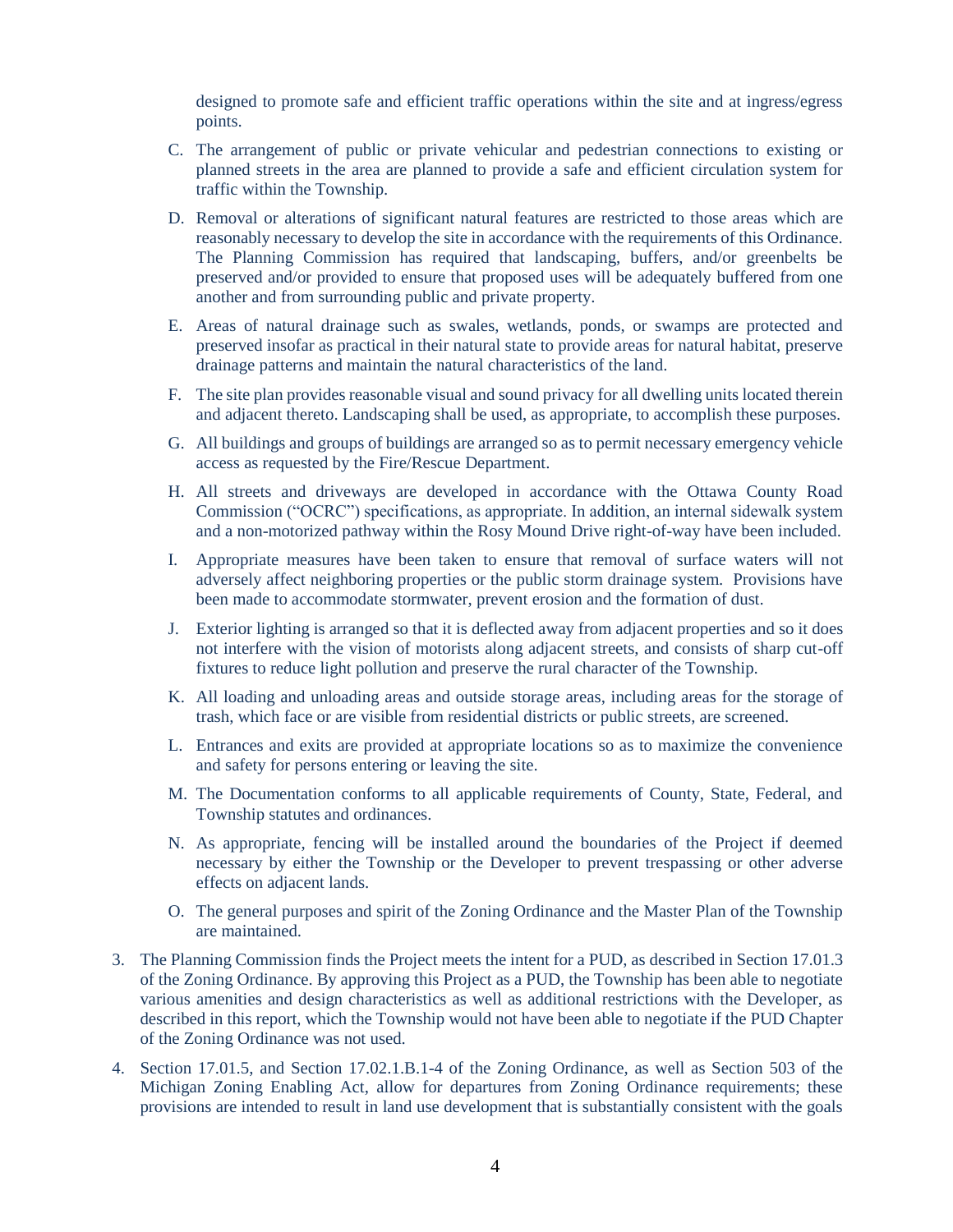and objectives of the Township Master Plan and the Zoning Ordinance, and consistent with sound planning principles. The Developer requested a modification of access standards pursuant to Section 15A.07. The Planning Commission makes the following findings.

- A. Section 15A.07.1 practical difficulties exist on site that makes compliance unreasonable.
	- i. As part of the site plan review process the Planning Commission considered this condition and find that sight distance limitations, topography, wetlands, existing development, and unique site configuration warrant the requested modifications.
- B. Section 15A.07.2 involves an access improvement to an existing site.
	- i. As part of the site plan review process the Planning Commission considered this condition and find that access and dispersal of traffic from the existing Grand Haven High School site will be improved.
- C. Section 15A.07.3 modification is consistent with MDOT guidelines and MDOT staff support the proposed access design.
	- i. As part of the site plan review process the Planning Commission considered this condition and find that MDOT staff have reviewed the driveway configuration and have no objections.
- D. Section 15A.07.4 modification is consistent with the general intent of the standards of the Overlay Zone and the recommendations of the U.S. 31 and M-45 Corridor Study.
	- i. As part of the site plan review process the Planning Commission considered this condition and find the requested modifications are consistent with the general intent and standards listed in Section 15A.01.
- E. Section 15A.07.5 if necessary, a traffic study will be provided that certifies the modifications will improve traffic operations and safety, and is not simply for convenience of the development.
	- i. As part of the site plan review process the Planning Commission considered this condition and find that a traffic study is not necessary. The applicant, and representatives from Grand Haven Area Public Schools have supplied enough evidence to satisfy this condition.
- F. Section 15A.06 demonstrate such modification shall not create non-compliant access to adjacent lands that may develop or redevelop in the future.
	- i. As part of the site plan review process the Planning Commission considered this condition and find the Grand Haven Area Public Schools and Ottawa County Road Commission are the only adjacent property owners, and each have a vested interest in this project. Additionally, the two sites are built-out and nothing has been presented that suggests either will redevelop in the future.
- G. Section 15A.07.7 roadway improvements will improve overall traffic operations.
	- i. As part of the site plan review process the Planning Commission considered this condition and find that Grand Haven High School has a known history of problematic traffic dispersal after special events, and this occasional use, exit-only driveway will improve the overall traffic operations for that site.
- H. Section 15A.07.8 indirect or shared access is not reasonable.
	- i. As part of the site plan review process the Planning Commission considered this condition and find that based on existing development and the history of the Grand Haven Area Public Schools attempting to find a location for a separate exit-drive there are no other viable alternatives.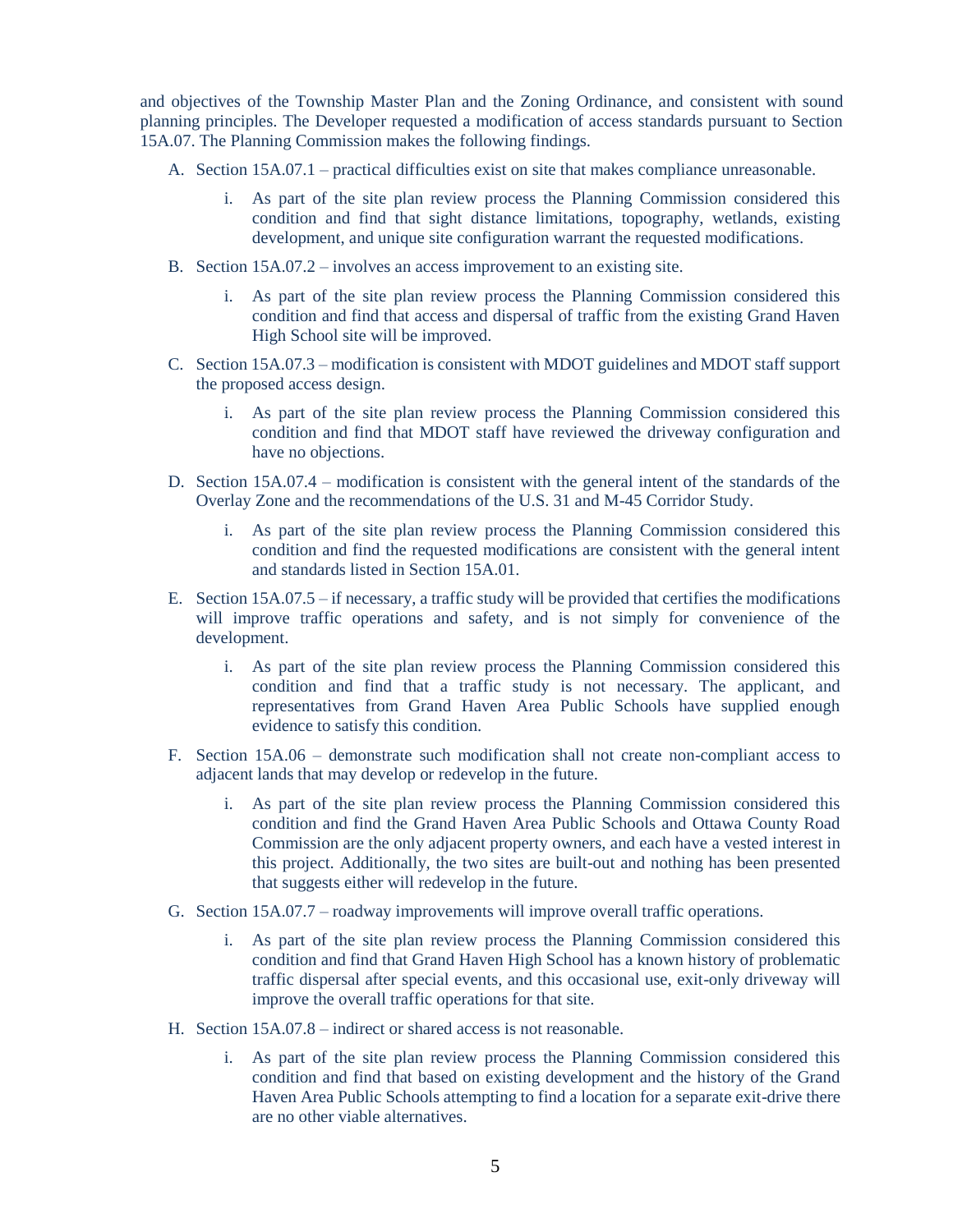- I. Section 15A.07.9 modifications shall be demonstrated to be the minimum necessary.
	- i. As part of the site plan review process the Planning Commission considered this condition and find the applicant has demonstrated the requested modifications to be the minimum necessary, with the exception of the condition to reduce the width to a maximum of 14-feet.
- 5. Compared to what could have been constructed by right, the Project has been designed to accomplish the following objectives from Section 17.01.4 of the Zoning Ordinance.
	- A. The Project will encourage the use of land in accordance with its natural character and adaptability;
	- B. The Project will promote the conservation of natural features and resources;
	- C. The Project will promote innovation in land use planning and development;
	- D. The Project will promote greater compatibility of design and better use between neighboring properties;
	- E. The Project will promote more economical and efficient use of the land.
- 6. The Project meets the following qualification requirements of Section 17.02 of the Zoning Ordinance:
	- A. The Project meets the minimum size of five acres of contiguous land.
	- B. The PUD design substantially promotes the Intent and Objectives of Section 17.01 of the Zoning Ordinance; it further permits an improved layout of land uses and roadways that could not otherwise be achieved under normal zoning.
	- C. The Project contains three separate and distinct residential uses—congregate, assisted living, and cottages, and provides an alternative means for special event traffic dispersal for the nearby Grand Haven High School.
	- D. The Project site exhibits significant natural features encompassing more than 25% of the land area, which will be preserved as a result of the PUD plan and includes forested areas and wetlands.
	- E. The Project site has distinct physical characteristics which makes compliances with the strict requirements of the Zoning Ordinance impractical.
- 7. The Planning Commission also finds the Project complies with the general PUD Design Considerations of Section 17.05 of the Zoning Ordinance.
	- A. The stormwater management system for the Project and the drainage facilities will properly accommodate stormwater on the site, will prevent runoff to adjacent properties, and are consistent with the Township's groundwater protection strategies.
	- B. The Project will not interfere with or unduly burden the water supply facilities, the sewage collection and disposal systems, or other public services such as school facilities, park and recreation facilities, etc.
	- C. Utility services within the Project shall be underground. This includes but is not limited to electricity, gas lines, telephone, cable television, public water and sanitary sewer.
	- D. The internal road system in the Project is designed to limit destruction of existing natural vegetation and to decrease the possibility of erosion.
	- E. Vehicular circulation, traffic and parking areas have been planned and located to minimize effects on occupants and users of the Project and to minimize hazards to adjacent properties and roadways.
	- F. The Project is reasonably compatible with the natural environment of the site and the adjacent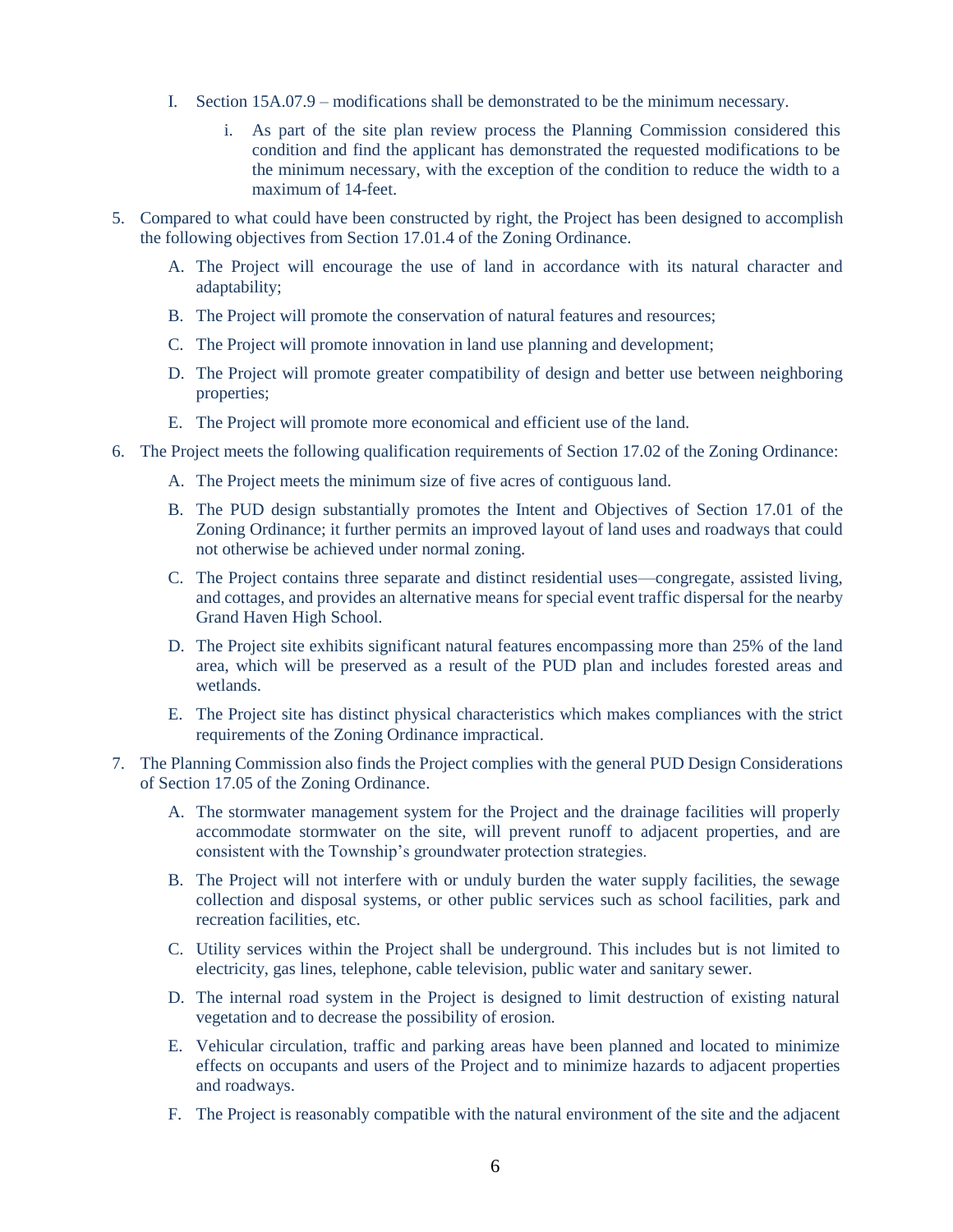premises.

- G. The Project will not unduly interfere with the provision of adequate light or air, nor will it overcrowd land or cause an unreasonably severe concentration of population.
- H. Signage is compliant with Section 24.13 of the Zoning Ordinance.
- I. The Project will not have a substantially detrimental effect upon or substantially impair the value of neighborhood property, as long as all of the standards and conditions of this approval of the Project are satisfied.
- J. The Project is in compliance with all applicable Federal, State, County, and local laws and regulations. Any other permits for development that may be required by other agencies shall be available to the Township Planning Commission before construction is commenced.
- K. A maximum of one driveway or street opening per existing public street frontage has been permitted, unless otherwise modified.
- L. The Project abuts a single family residential district and a woodland will provide a sufficient obscuring effect and act as a transitional area.
- M. The Project is consistent with the goals and objectives of the Master Land Use Plan.
- 8. The Planning Commission also finds the Project complies with the Overlay Zone findings and statement of purpose found in Section 15A.01 and 15A.04.6 of the Zoning Ordinance.
	- A. The Project accommodates a variety of uses permitted by the underlying zoning, but ensures such uses are designed to achieve an attractive built and natural environment.
	- B. The Project promotes public safety and efficient flow of vehicular traffic by minimizing conflicts from turning movements resulting from the proliferation of unnecessary curb cuts and driveways.
	- C. The Project ensures safe access by emergency vehicles.
	- D. The Project encourages efficient flow of traffic by minimizing the disruption and conflicts between through traffic and turning movements.
	- E. The Project preserves the capacity along US-31 and other roads in the Overlay Zone by limiting and controlling the number and location of driveways, and requires alternate means of access through service drives.
	- F. The Project seeks to reduce the number and severity of crashes by improving traffic operations and safety.
	- G. The Project requires coordinated access among adjacent lands where possible.
	- H. The Project provides landowners with reasonable access, although the number and location of access points may not be the arrangement most desired by the Developer.
	- I. The Project preserves woodlands, view sheds, and other natural features along the corridor.
	- J. The Project ensures that distractions to motorists are minimized by avoiding blight and clutter while providing property owners and businesses with appropriate design flexibility and visibility.
	- K. The Project implements the goals expressed in the US-31/M-45 Corridor Study.
	- L. The Project establishes uniform standards to ensure fair and equal application.
	- M. The Project addresses situations where existing development within the Overlay Zone does not conform to the standards.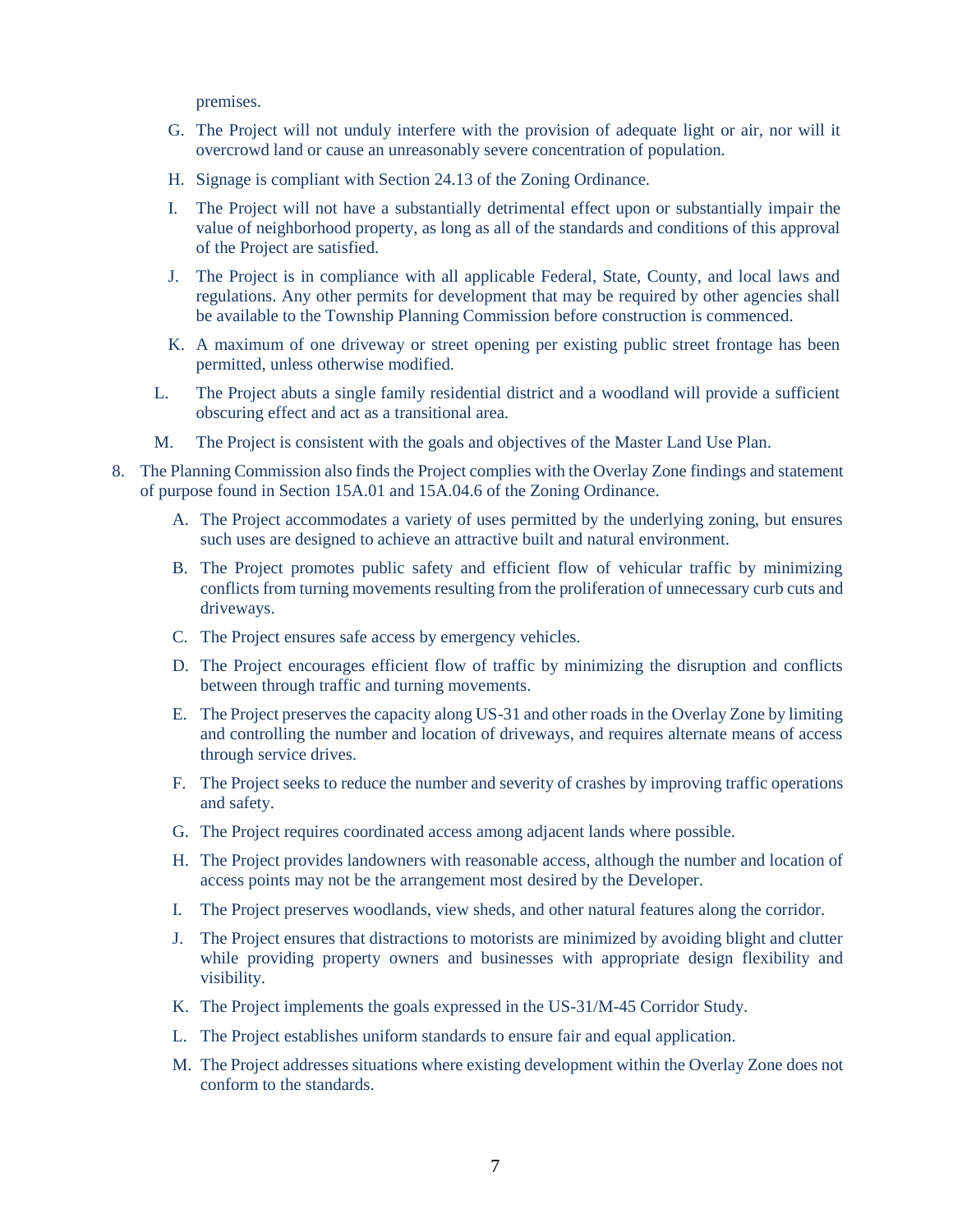- N. The Project promotes a more coordinated development review process with the Michigan Department of Transportation and the OCRC.
- O. The Project's existing views to natural areas, woodlands and other natural features, will be preserved to the extent practical.
- P. The number of access points within the Project have been restricted to the fewest needed to allow motorists reasonable access to the site.
- Q. The Project's access spacing from intersections, other driveways, and any median crossovers meet the standards within the Overlay Zone, and the standards of applicable MDOT and the OCRC, and are the maximum practical.
- R. Provisions for this Project have been made to share access with adjacent uses, either now or in the future, including any necessary written shared access and maintenance agreements.
- S. Traffic impacts associated with the Project are accommodated by a road system that will not degrade the level of service below one grade, and in no case shall any movements be projected at a level of service below D, unless improvements are made to address the impacts.
- 9. The Planning Commission also finds the Project shall comply with the below additional conditions as well.
	- A. The width of the proposed occasional use, gated, exit-only, right-turn only driveway shall be decreased to 14-feet.
	- B. Emergency vehicles shall be able to utilize the occasional use, gated, exit-only, right-turn only driveway if an emergency situation presents itself and it is impractical to gain access via an alternative location.
	- C. Project shall comply with all the prior conditions of the prior PUD approval, to the extent relevant.
	- D. Project shall comply with all applicable federal state county, and Township laws and ordinances.
	- E. Developer shall execute a revised PUD Agreement between the Township and the Developer.
	- F. A safety officer that is approved by a recognized law enforcement agency shall be onsite to assist with traffic control when each event concludes.
	- G. The Township shall review this application again in 1-year to determine if any changes are warranted to improve the function and compatibility of the road. The Township intends to collect feedback from all relevant agencies, including, but not limited to the Ottawa County Road Commission and Ottawa County Sheriff's Office.

### IX. NEW BUSINESS

#### A. Open Meetings Act – Discussion & Presentation from Attorney Bultje

Attorney Bultje explained, an email sent by Fedewa pursuant to Section 17.11.6 on 3/20/18, which informed the Planning Commission of a minor amendment approval for Health Pointe resulted in a violation of the Open Meetings Act (OMA) when Hesselsweet and Supervisor Reenders "replied all" to each other's responses and created a dialogue outside of the public realm.

In order to correct, and address the violation, the matter is being discussed in a public forum: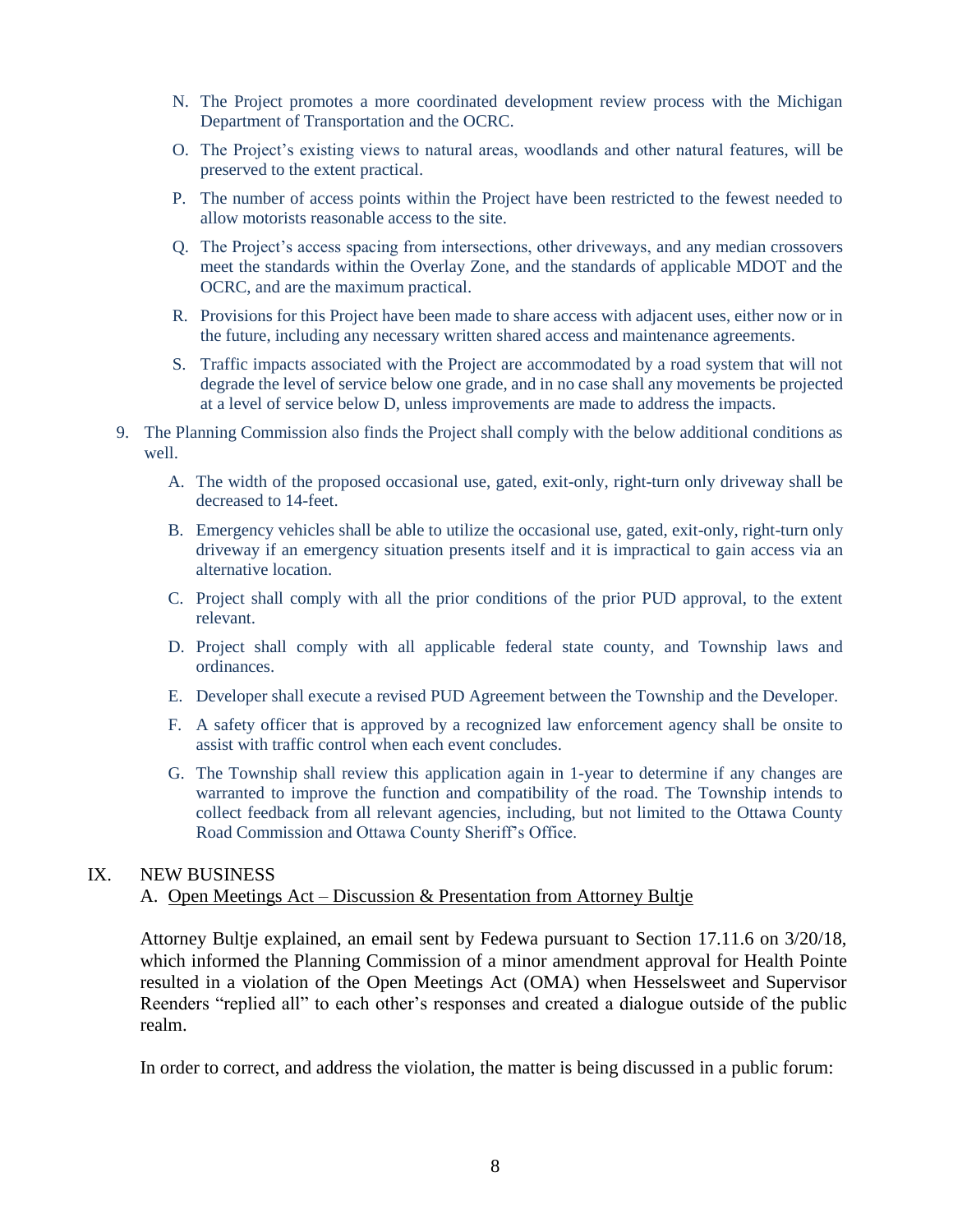- A Minor Amendment to the Health Pointe PUD was approved by Supervisor Reenders and Chair Cousins, which allowed an architectural window to be added and approved the slight location adjustment of the architectural metal awnings.
- On 3/20/18, Hesselsweet questioned why the full Planning Commission was not involved in the review and approval of all minor PUD amendments.
- On  $3/21/18$ , Supervisor Reenders responded that he supported the inquiry and believed the Board should review the matter.

The above descriptions have now been made part of the public record, and the OMA violation is now corrected, resolved, and closed.

Attorney Bultje proceeded to give a presentation on the Open Meetings Act, and how to remain in compliance at all times.

# B. Discussion – Affirm or Review Double Lot Width Requirement

Fedewa provided an overview through a memorandum dated March  $30<sup>th</sup>$ .

Discussion points of each Commissioner included:

- Wagenmaker
	- o The double width, specifically in the Rural Residential (RR) district is too much at 300-feet.
	- o Wider lots do not increase safety.
	- o Requirement has caused himself, friends, family members, and business contacts to have issues with their land banking business. It is reducing their ability to receive a higher financial return on their investments.
	- o Does not agree with certain Ottawa County Road Commission (OCRC) designations of specific roads, placing them into the double width category. Such as Warner Street and 160<sup>th</sup> Avenue. They are low-traveled and gravel. Thus, the requirement is unnecessary.
	- o The 160-foot requirement for the R-2 district is excessive and amounts to a "takings" of property rights.
	- o There is no proof that the requirement improves safety. If the requirement is to stay in place, wants a traffic study done to prove it actually improves safety.
	- o Has not heard of any differences in major accidents on main thoroughfares vs. subdivision streets.
	- o Does not want too many private roads, does not believe the Township likes private roads, and believes the double width requirement will continue to result in a superfluous number of more private roads.
	- o There is a lot of land that still has to be developed, and the requirement makes it more difficult.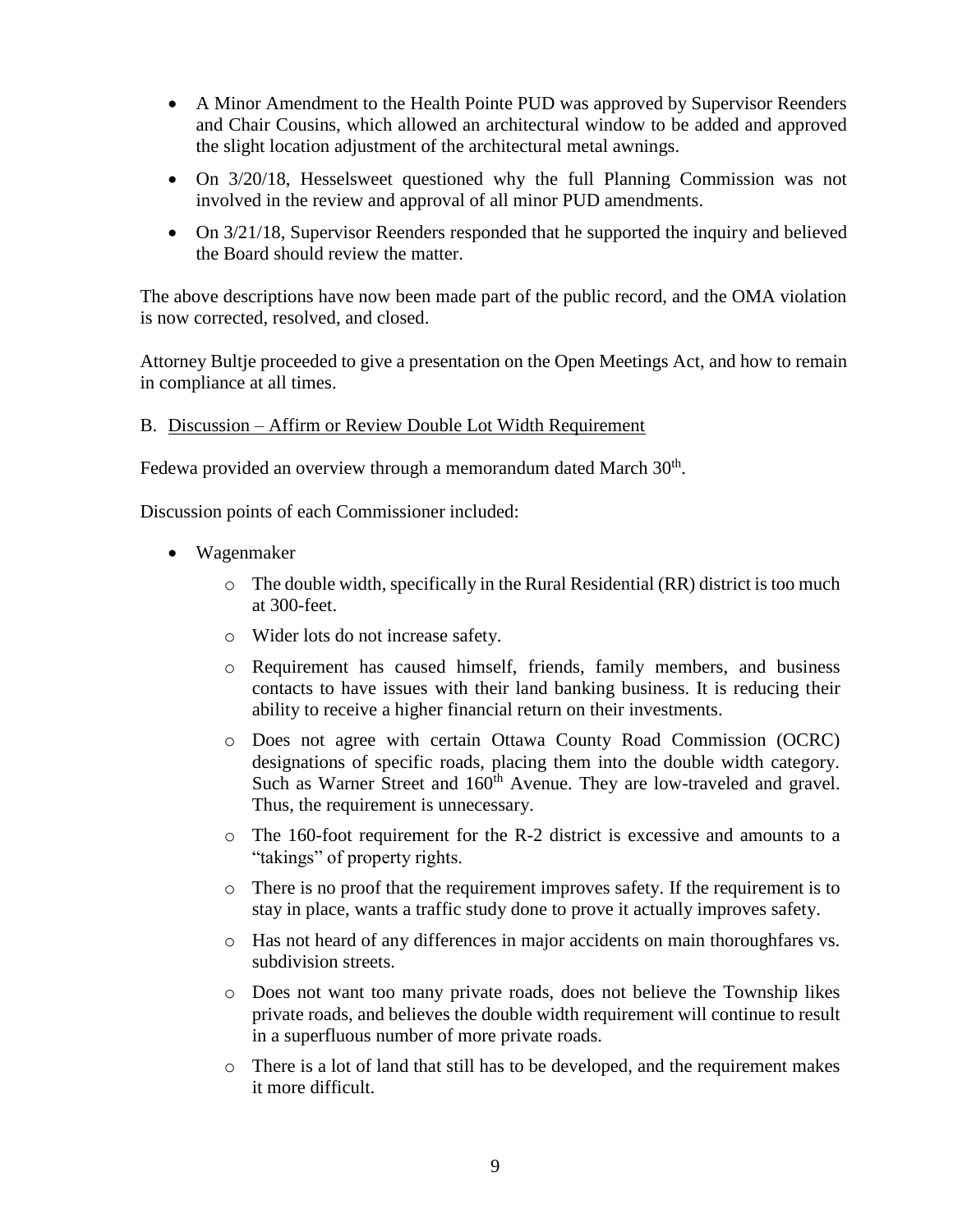- o Believes the Land Division Act and Subdivision Control Ordinance should be some of the regulations used to control growth, and has been working well.
- o Does not like the current designs of new subdivisions. Does not believe it serves a diverse group of residents.
- o Current regulations, including the double width requirement, will cause the Township to not have any homes for new families that want to move here.
- Treasurer Kieft
	- o If Wagenmaker wants to repeal the double width requirement, then an alternative solution needs to be proposed to continue protecting the health, safety, and welfare of the Township residents.
	- o Not in favor of repealing or revising the ordinance.
	- o Wagenmaker is only requesting this because he wants a higher return on his personal investments.
	- o Current members of the Board and Planning Commission were also active members at the time the requirement was adopted as an ordinance amendment.
- LaMourie
	- o Could consider removing some streets from the OCRC map. However, the Township would then have to define the applicable roads ourselves.
	- o National access management standards are not intended to apply to residential properties.
	- o Questioned what constituted a "major thoroughfare" as described in the staff memo.
		- Fedewa explained that term was chosen for convenience sake, and is all encompassing of the three classifications on the OCRC map—State Trunkline, County Primary, and County Local.
- Hesselsweet
	- o Agrees that 300-feet of width is too much.
	- o Supportive of revising the double width requirement.
- Reenders
	- o Cautious about property rights. Supporter of strong private property rights, but choosing to live within a zoned community means those property rights are limited to, and defined by, the zoning ordinance.
	- o Believes the Township should rely on staff expertise in this type of situation.
	- o Would like to hear the opinion of residents before making any decisions.
- Taylor
	- o Times change. Built her home on a small lot on a road with low traffic volumes.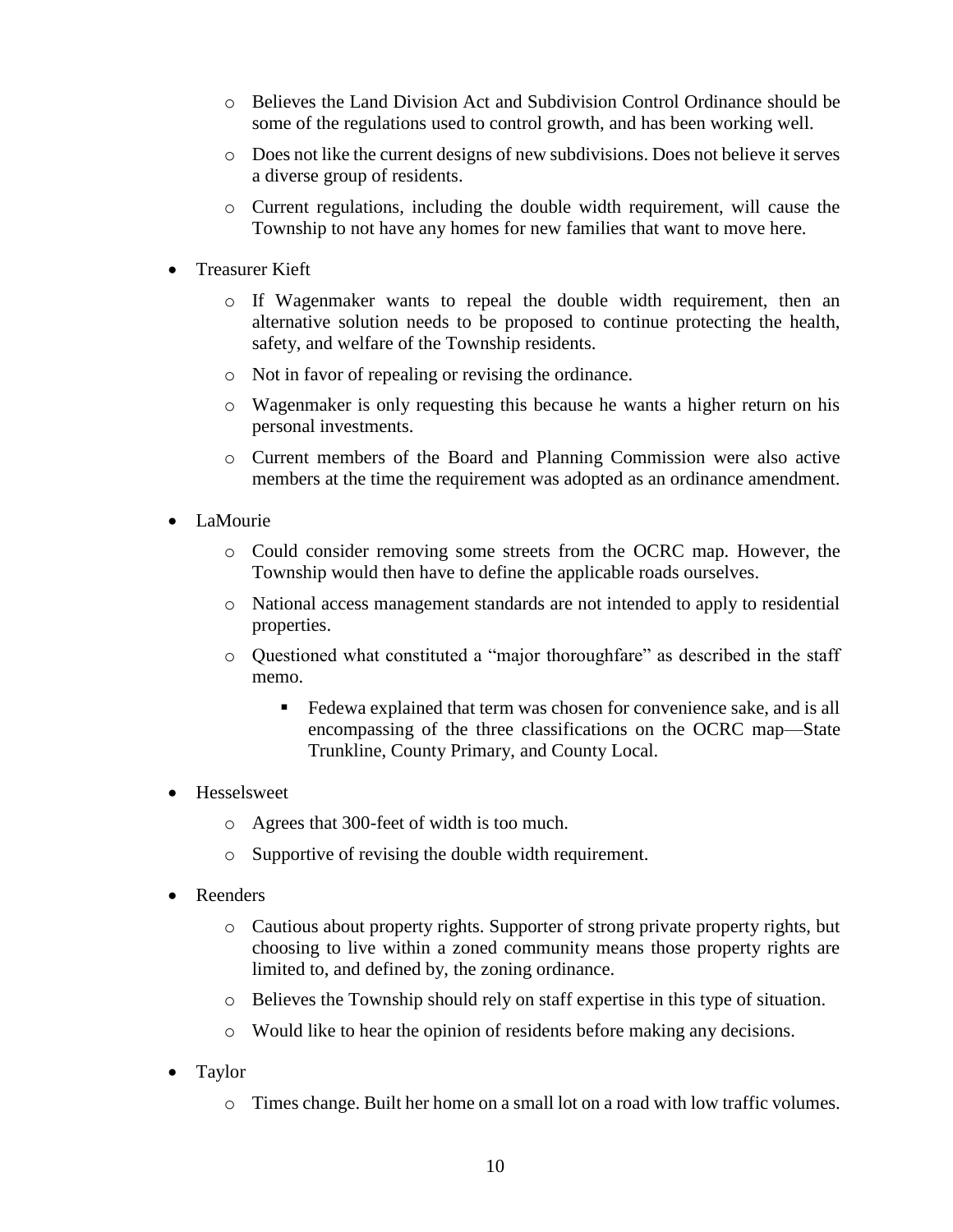- o Now the area has grown tremendously and dramatically increased traffic volumes.
- o If the double width requirement were not in effect, the traffic volumes and number of accidents would be even higher near her home.
- o As a society, we learn over time. As a child, she was not required to wear seatbelts, but society learned seatbelts keep occupants safe and are now required throughout the country.
	- Similarly, the Township has learned that doubling the lot width has improved safety by limiting the number of new lots, and thus new driveways, being added to major roadways.
- Cousins
	- o Strongly believes in reaffirming this ordinance.
	- o A planning commissioner's duty is to consider current circumstances and also to look 20+ years into the future to consider the long-term impacts, improvements, and consequences of decisions made today.
- Planner Fedewa provided the following information during the discussion:
	- o The extra width of a lot does not improve safety, however, by doubling the minimum lot width it inherently restricts the number of new parcels that can be created on these well-traveled public roadways. Thereby inherently restricting the number of new driveways that can be cut into the roads. Thus, the width is the mechanism that allows the Township to limit the number of driveways, thereby limiting the number of traffic accidents on State Trunkline, County Primary, and County Local roads as defined by the OCRC map.
	- o References made to low-traveled roads such as Warner Street and 160<sup>th</sup> Avenue are correct. However, the Commission must consider this question—would those roads still have low traffic volumes if the double width requirement was never enacted? Laws, ordinances, and rules that are intended to promote safety are difficult if not impossible to quantify. It is impossible to provide data that states "x-number" of traffic accidents were prevented because of fewer driveways. Hence, prevention regulations are created using best management practices, which is the double width requirement in this case.
	- o Traffic studies have been conducted that support the double width requirement.
		- 1996 Master Land Use Plan Update acknowledged a trend of substantial population growth, and created goals and objectives intended to guide the new growth to appropriate locations.
		- 2000 US-31/M-45 Corridor Study was conducted by LSL & Associates is specific to the Township, and was incorporated into the Master Plan.
		- US-31 and M-45 Area Overlay Zone was created to support the recommendations of the Corridor Study and improve access management and the safety of the traveling public.